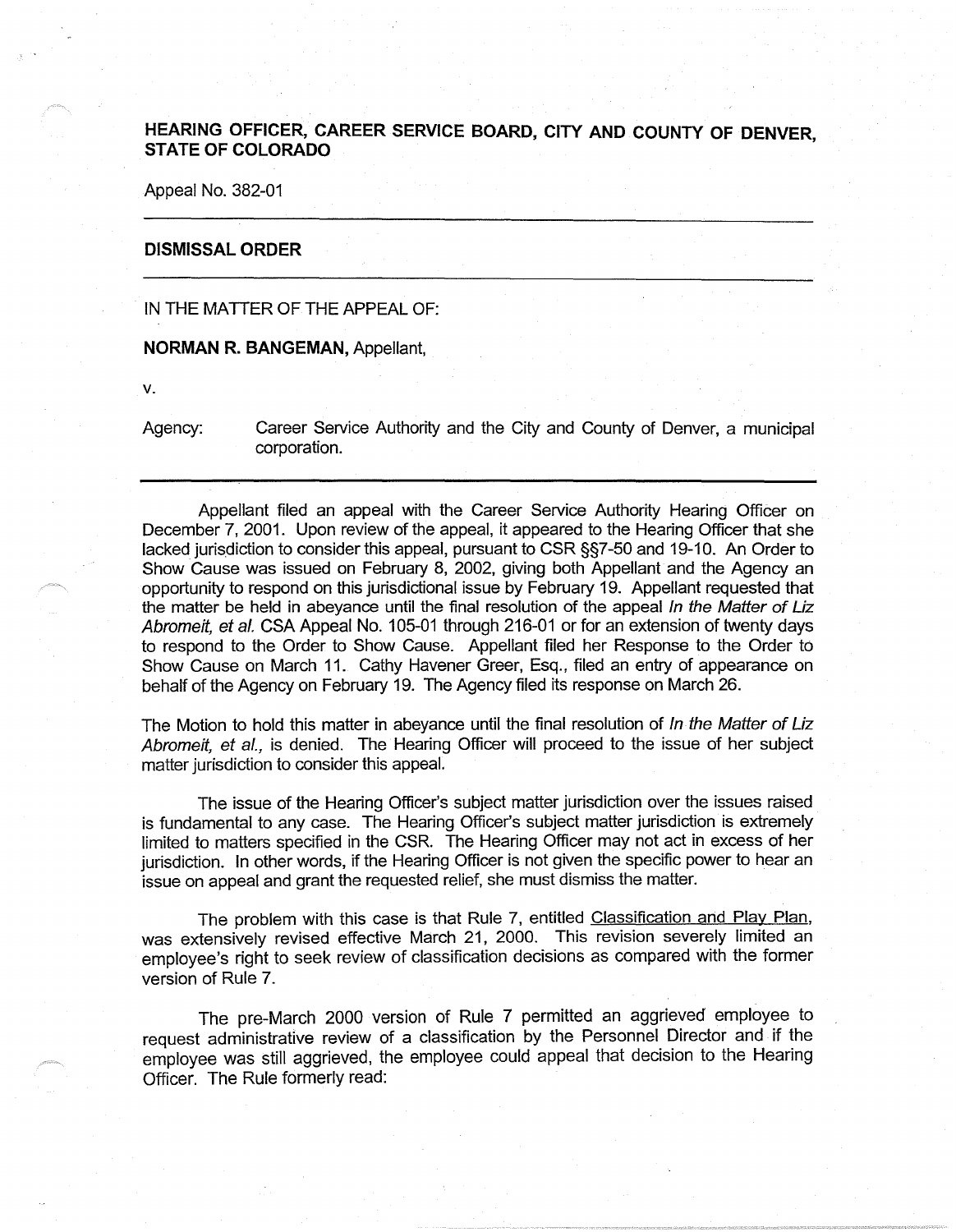# 7-66 Reallocation of Positions

h) Request for review of classification decisions: The appointing authority **or any affected employee** who disagrees with a classification decision may, within ten (10) calendar days from the mailing of the classification decision, request a review of the decision by the Personnel Director. The request for review shall state all of the following:

- 1) the specific reasons for disagreement;<br>2) the title of the class specification involv
- the title of the class specification involved; and
- 3) the specific rule, ordinance, or charter provision violated; and
- 4) the action sought.

The Personnel Director or his or her designee shall review the protest and shall inform the applicant of his decision. **Any incumbent** or appointing authority **who is aggrieved by this action may appeal in accordance with Rule 19 Appeals.** The period of time for filing the appeal shall be computed in accordance with sub-paragraph 19-22 a) 2).

### (Emphasis added)

This provision was eliminated in March 2000. The right to review of classification decisions is now set out in CSR §7-50, which provides:

## 7-50 Requests for Classification Review

An appointing authority may ask the Personnel Director for review of a classification decision within ten (10) calendar days of the date of notice of audit results. The Personnel Director shall review the decision and provide a response to the appointing authority.

This means that under the current version of Rule 7, only the appointing authority has the power to request administrative review; the aggrieved employee no longer has the right to seek additional review to the Hearing Officer.

In order to accommodate this change in Rule 7, Rule 19, which concerns the appeals process, was amended, effective August 24, 2000. Prior to this amendment, CSR §19-10 read in relevant part:

#### 19-10 Actions Subject to Appeal

The following administrative actions relating to personnel matters shall be subject to appeal:

> Actions of the Personnel Director: Actions of the Personnel Director or a designated representative, which meet all of the following criteria: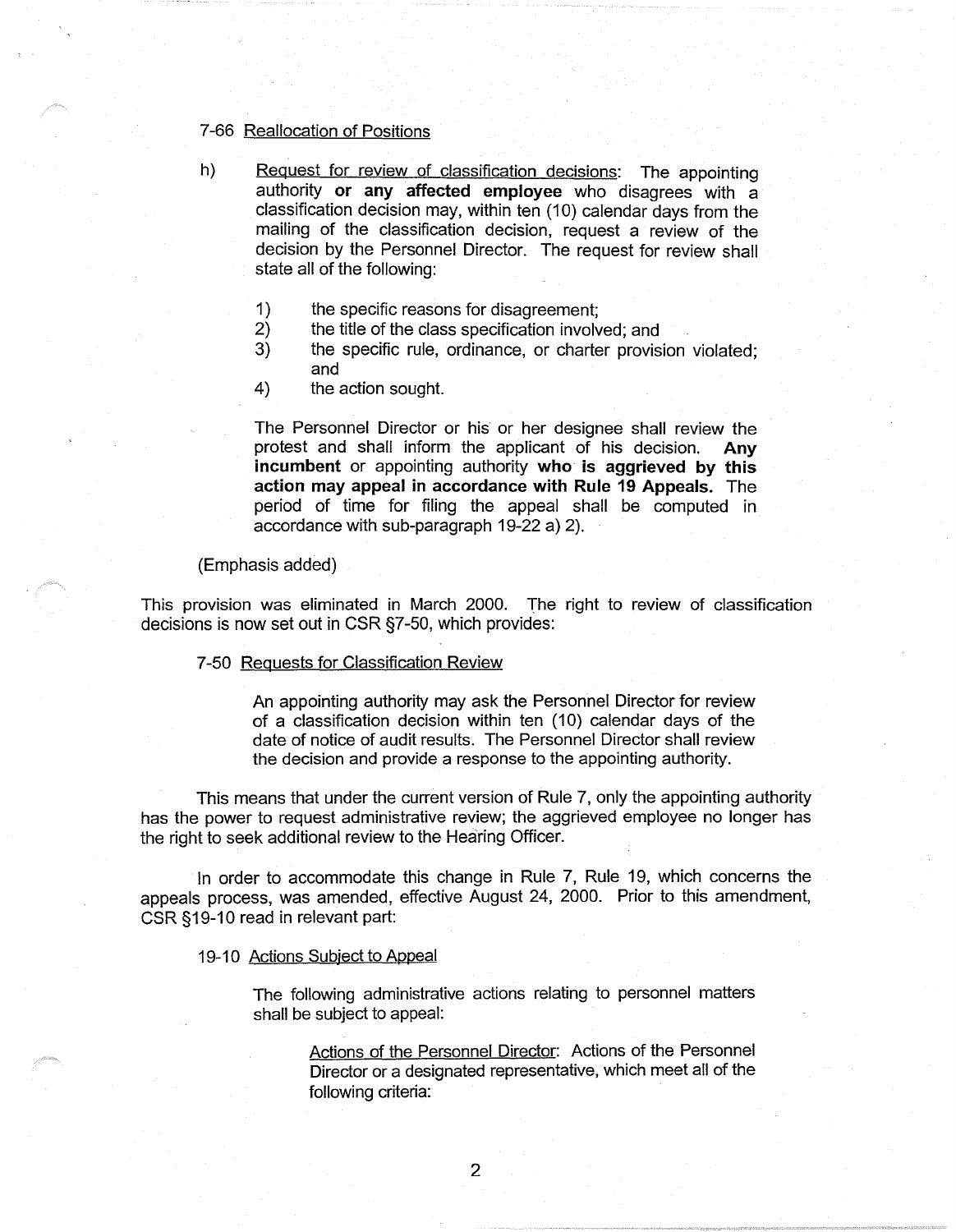- 1) The actions results in an alleged violation of the Career Service provisions of the Denver City Charter, or Ordinances relating to the Career Service, or the Personnel Rules.
- 2) The actions arises out of:
	- (a) the examination and certification of an applicant, as provided in Section 3-40 Review and Appeals. **or**
	- **(b) The classification of a career service position, as provided in paragraph 7-66 h) Request for review of classification decision.**
- 3) The action is one which the Personnel Director is not required to perform, and over which personal discretion or judgment in its performance is permissible.

### (Emphasis added)

CSR §19-10 now reads, in relevant part:

#### 19-10 Actions Subject to Appeal

An applicant or employee who holds career service status may appeal the following administrative actions relating to personnel.

- a) Actions of the Personnel Director: Actions of the Personnel Director or a designated representative, which meets any of the following criteria:
	- 1) The action results in an alleged violation of the Career Service provisions of the Denver City Charter, or Ordinances relating to the Career Service, or the Personnel Rules.
	- 2) The action arises out of the examination and certification of an applicant, as provided in Section 3- 40 Review and Appeals, or
	- 3) The action is one, which the Personnel Director is not required to perform, and involves personal discretion or judgment.

According to the documentation filed with the notice of appeal, Appellant requested a classification audit in January 2000. The audit findings were issued on November 16 and served on November 28, 2001. He filed his request for administrative review with the Personnel Director and his notice of appeal with the Hearing Officer simultaneously on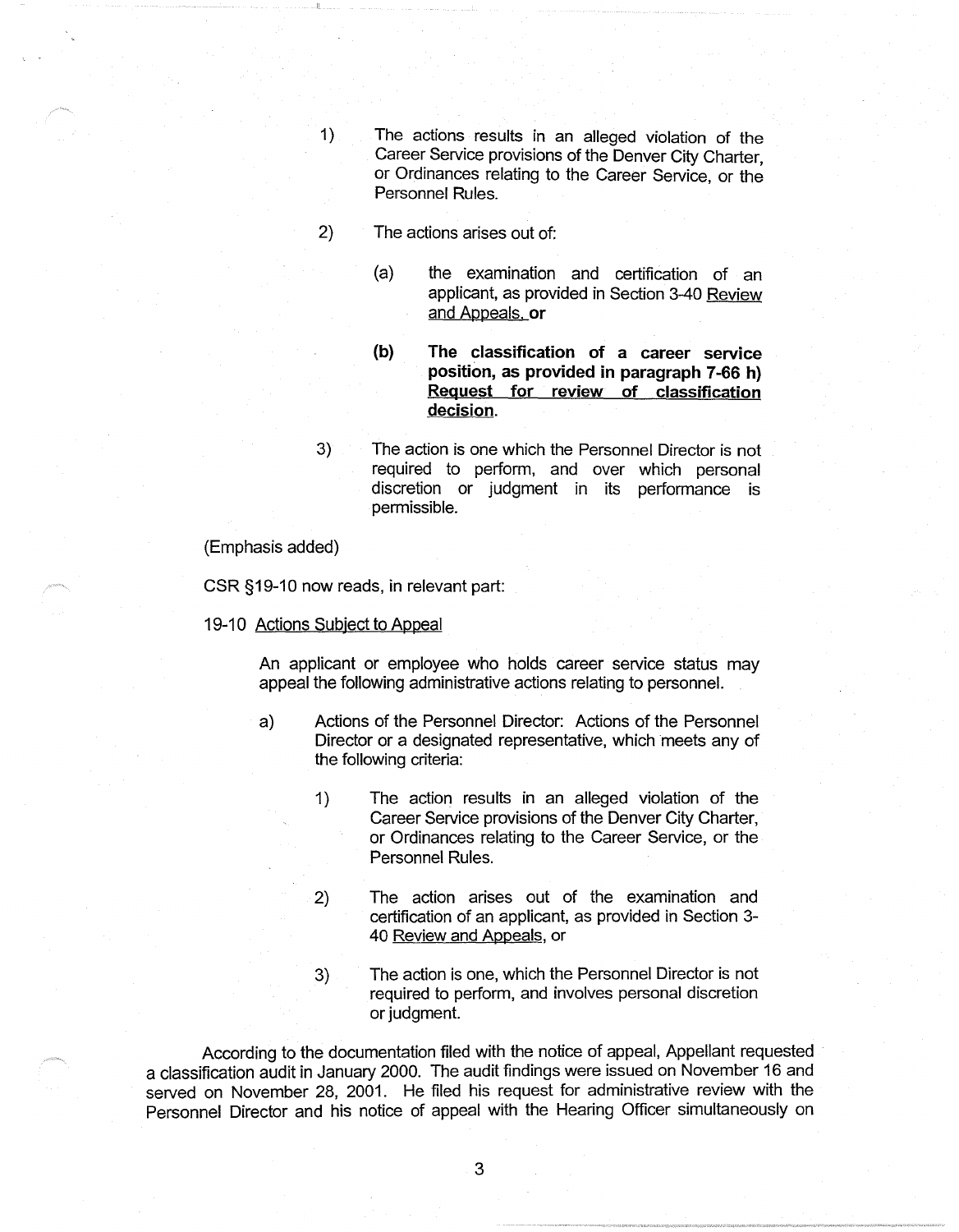# December 7, 2001.

Upon initial review of the Notice of Appeal, the Hearing Officer was concerned about the jurisdictional defects in this case, any one of which would be fatal to her ability to hear the matter on the merits.

The primary issue in this case is whether the old or new version of Rule 7 applies. If the old version applies, then Appellant might have a chance for review before the Hearing Officer, although, as explained below, such a request is premature and requires dismissal without prejudice, providing Appellant to seek a hearing when the case becomes ripe. But, if the new version applies, Appellant is not entitled to a hearing before the Hearing Officer even after the Personnel Director completes his administrative review. The case must be dismissed under this theory with prejudice. Therefore, it is important to determine which versions of Rule 7 and 19 apply since Appellant's future right to appeal will be affected.

On January 2, 2002, Hearing Officer Michael Beida issued Findings and Order in In the Matter of the Appeals of Liz Abromeit, et al., CSA Appeal Nos. 105-01 - 216-01. This decision fully addresses the issue as to whether the Hearing Officer has jurisdiction to hear reclassification appeals after the Career Service Board revised Rule 7 and 19 in 2000. The appellants in that case, like Appellant in this case, had made their request for classification consideration prior to March 2000. The appellants in Abromeit claimed that their right to an appeal to the Hearing Officer vested on the date they submitted their requests for classification review and that, therefore, they were entitled to the procedures in place at the time of their initial requests. The Agency argued that the Board intended to eliminate an employee's ability to a classification appeal and that this change was procedural in nature and did not affect substantive rights. Hearing Officer Beida agreed with the Agency that:

the appeal process which Appellants refer to as a "vested right'' is really only a remedy or procedure. Classification reviews still exist, however the decision by the Personnel Director, in conjunction with the Board and the City Council, is final with no further review permitted by the Hearing Officer.

As a procedure or remedy, the appeal process may therefore be modified with retrospective application to the Appellants without running afoul of the Due Process Clauses.

(Id., p. 8)

Hearing Officer Beida went on to conclude:

The repeal of Rule §7-66, together with the modification of Rule §19-10, removed the appeal process for classification decision from the jurisdiction of the Hearing Officer. Applying the new rules eliminating classification appeals to the Appellants is not a retroactive application and is therefore enforceable. Accordingly these appeals must be dismissed with prejudice for lack of subject matter jurisdiction.

(Id., pp. 8-9)

The Abromeit appellants appealed this decision to the Career Service Board, where it is currently pending. Unless and until the Board decides that Hearing Officer Beida was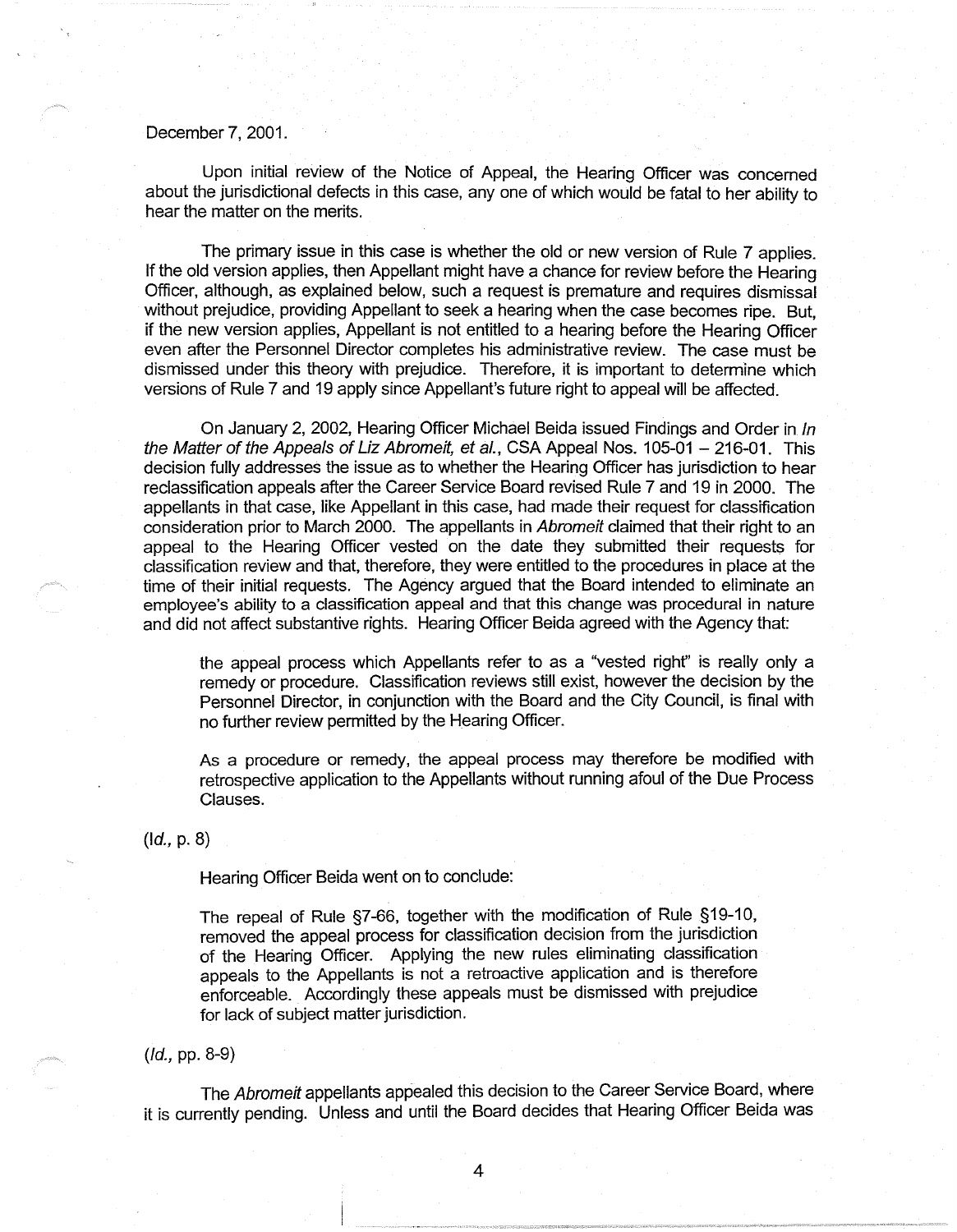incorrect in his decision, it remains the law of this tribunal. Therefore, the Hearing Officer concludes that she lacks subject matter jurisdiction over this appeal under the current CSR and the appeal must be dismissed with prejudice.

Appellant raises another argument that would moot the Abromeit decision. Appellant alleges that the Career Service Board did not properly adopt the March 2000 version of Rule 7 in compliance with CSR §2-90. Therefore, the previous version, giving him the right to an appeal to the Hearing Officer, still exists. More specifically, Appellant claims that Rule 7 was not published according the requirements of the CSR and that the defect in publication renders the adoption of the Rule void.

Appellant argues that CSR §2-90 was violated because the new version of Rule 7 was not published in the proper official newspaper. The legal notice of the amendments to the Rules concerning the Classification and Pay Plan (Rule 7) were published on December 16<sup>th</sup>, 1999, in *The Daily Journal*, which is an official publication for notices. However, at the time the Rule was published, it was the "official publication" for construction matters only. The Rocky Mountain News was the "official publication" for all other notices. Appellant argues that, since the wrong publication was used, the adoption of Rule 7 in March 2000 was fatally defective. The Agency, on the other hand, argues that there was substantial compliance with the requirements of Rule 2 and that the publication in "the other official newspaper" is harmless error.

Rule-making procedures are set out in the CSR and the Denver City Charter and Municipal Ordinances. Many steps are involved, publication of the finalized version of the rules being only one such step.

CSR §2-90 provides:

#### Adoption, amendment or Repeal of Personnel Rules

When the Personnel Director considers that a change in the rules is necessary or desirable, the procedure shall be as follows:

- 1) The Personnel Director shall submit to the City Attorney the proposed rules change for his ruling as to legality, at any time prior to adoption by the Career Service Board.
- 2) The proposed rules change shall be posted on bulletin boards and made available to appointing authorities, employee, and the general public for comments, suggestions, and requests for public hearings. A short notice of the proposed rules change shall be published.
- 3) After ten (10) calendar days following distribution of the rules proposal, the Board shall consider all comments and suggestions. The period of time shall be computed in accordance with subparagraph 19-22 a) 2), except that the date of the rules proposal shall be the date of posting in the City and County Building.

If a written request for a hearing has been received, the hearing shall be scheduled and held in accordance with Section 2-50 Hearings by the Career Service Board.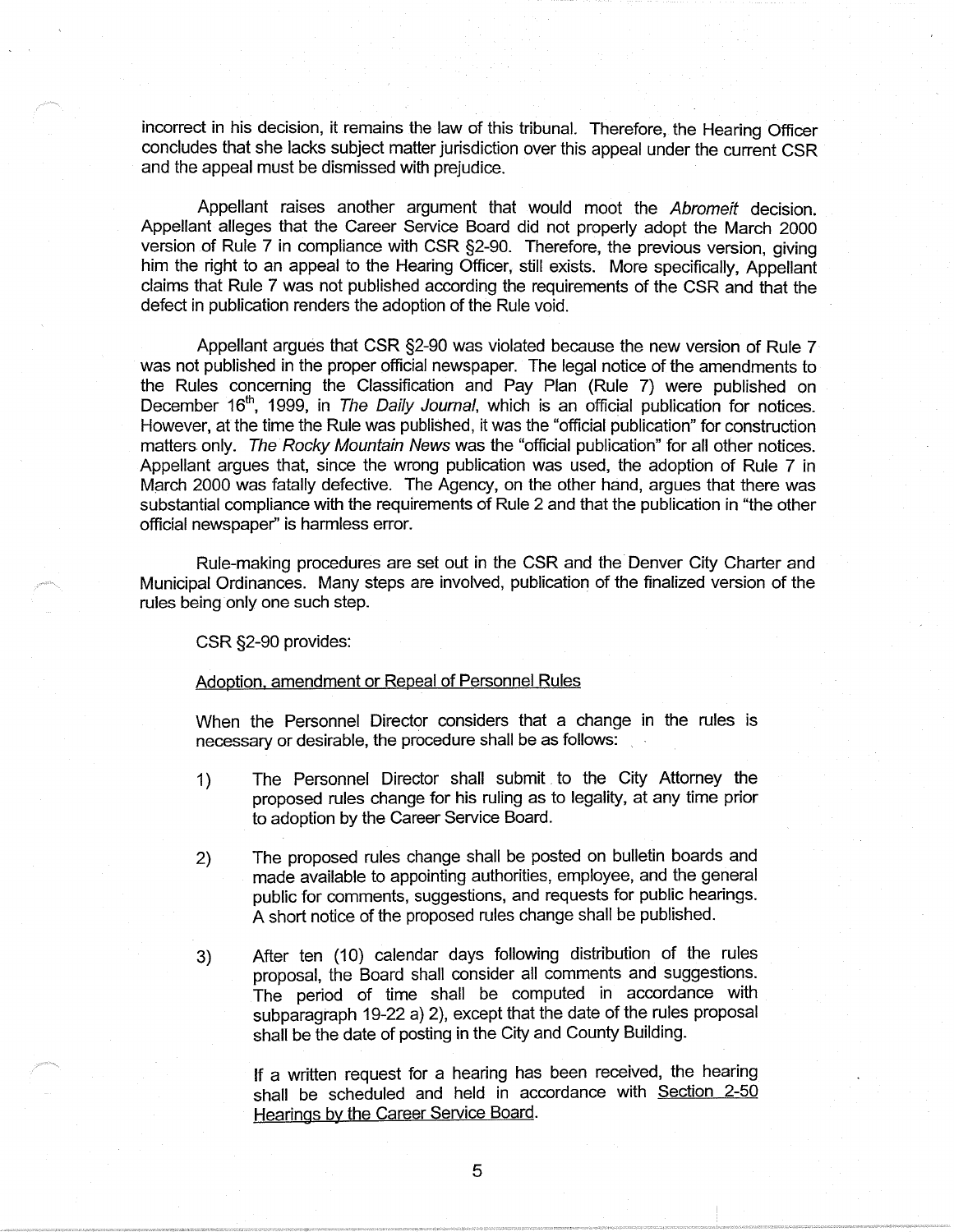- 4) The Board shall than accept, reject or modify the rules proposal and adopt, amend or repeal the appropriate section of the rules unless disapproved as to legality.
- 5) When a rule is adopted, amended or repealed by the Career Service Board, it shall become effective when the following procedure has been completed, unless otherwise provided under paragraph 6):
	- (a) Three copies are filed with the City Clerk;
	- (b) One copy has been filed with the City Attorney;
	- (c) One copy has been filed with the Career Service Authority; and
	- (d) A notice of the adoption, setting forth the date of such filings, has been published once in the official newspaper.
- 6) Effective date of such adoption shall be the date of publication or any appropriate date as set by the Career Service Board.

Rules changes may also be proposed by appointing authorities, employees, or other interested citizens. Such proposals shall be in writing and shall be directed to the Career Service Board through the Personnel Director. The Board, after considering the proposal;, may reject it or accept it, with or without modification, for further consideration. If the Board accepts the proposal for further consideration, the procedure outlined above for rules changes shall be followed.

The Denver Charter and Code of Ordinances, Title II Revised Municipal Code, Chapter 2, Administration, Article VI, Rules and Regulations, contains similar provisions. It provides, in relevant part:

Sec. 2-91. Definitions.

When used in this article:

- (1) Adopting authority shall mean any officer, employee, agent or agency of the city, authorized by law to make rules and regulations, including departments, boards, commissions or members thereof.
- (2) Ordinance shall mean any ordinance enacted by the city council and shall include any code or compilation of ordinances, or any part thereof, enacted under the authority of council.
- (3) Rules, regulations, or rules and regulations shall mean the whole or any part of rules or regulations adopted pursuant to Charter or ordinance authority, and includes modifications and amendments, but shall not include the following: personnel rules and rules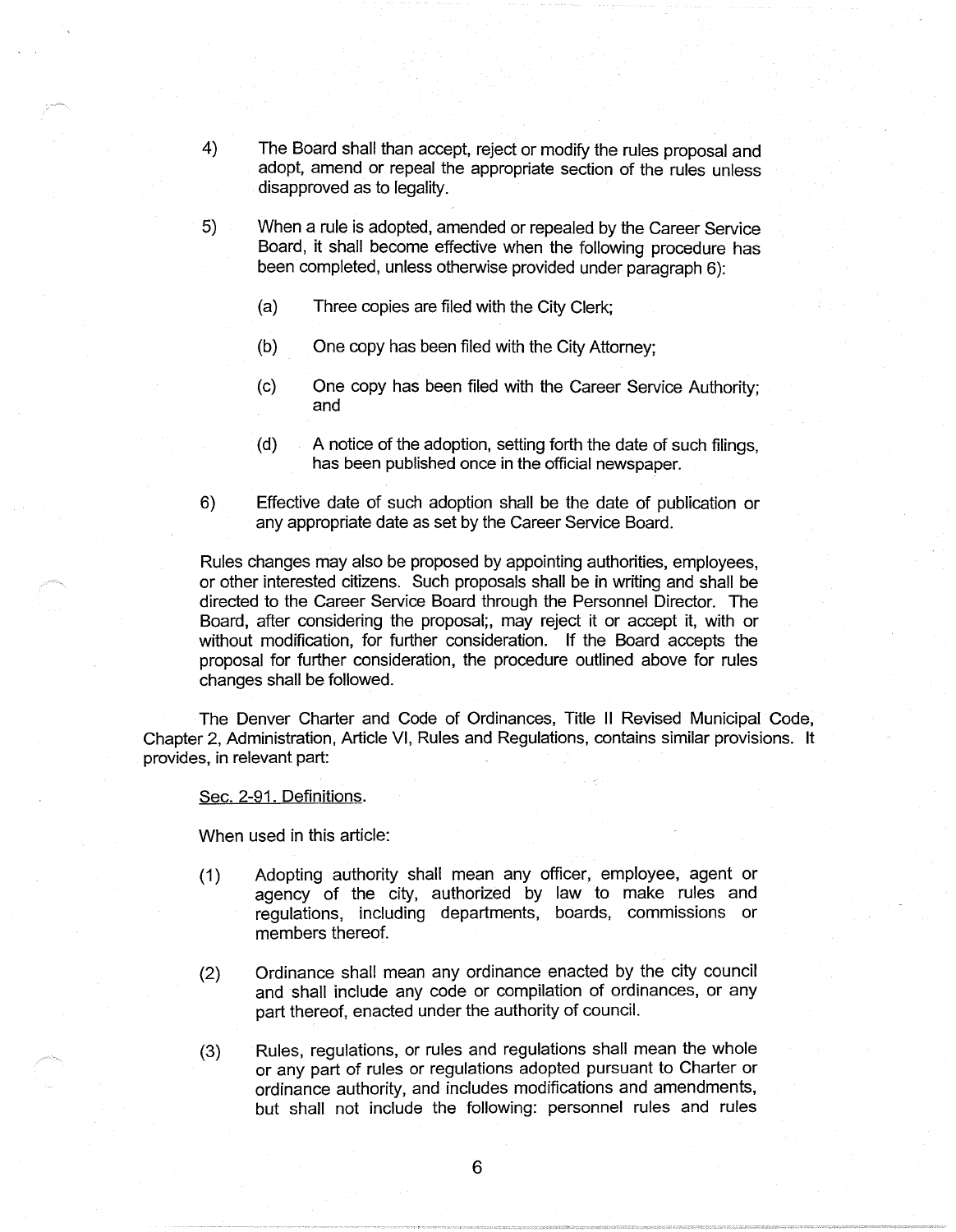relating to personnel systems...

(4) Rule-making shall mean the process by which an adopting authority adopts, re-adopts, amends or repeals rules or regulations.

# Sec.2-92. Authority to adopt.

No officer, employee, agent or agency, board or commission or member thereof of the city shall have power or authority to adopt any rules or regulations save and except by and under the authority of the Charter or ordinances of the city.

#### Sec. 2-93. Publication.

All notices and other matters which are required to be published under this article shall be published in the official newspaper of the city. Notices of proposed rule-making may also be compiled and published monthly in book, pamphlet or looseleaf form by either the city clerk or by a publisher selected by the city clerk. Only the notice published in the official newspaper of the city, and the rule itself as finally adopted and as filed with the city clerk, shall be considered in judicial or administrative review of rules or rule- making under this article.

### Sec. 2-94. Notification and public hearing.

- (1) If the city clerk establishes or selects a publication for compiling and publishing notices of proposed rule-making as described in section 2-93, adopting authorities shall submit notices of proposed rule-making to the city clerk who may cause them to be published in such publication according to a schedule established by the city clerk that allows at least twenty (20) days between the publication of the notice and the date of the hearing. Whether or not the city clerk establishes or selects such a publication, adopting authorities shall cause to be published a notice of proposed rulemaking at least twenty (20) days before conducting public hearings on the proposed rules. Adopting authorities shall also file a copy of such notice and the complete text of the proposed rule with the city clerk on or before the date of publication.
- (2) The notice shall include the following information:
	- (a) The date, time, place, purpose and subject of the public rule-making hearing;
	- (b) A description of the subject of the proposed rules;
	- (c) The requirements, if any, for interested parties to notify the adopting authority of their intent to participate in the hearing, including the manner of such notice and the deadline for such notice;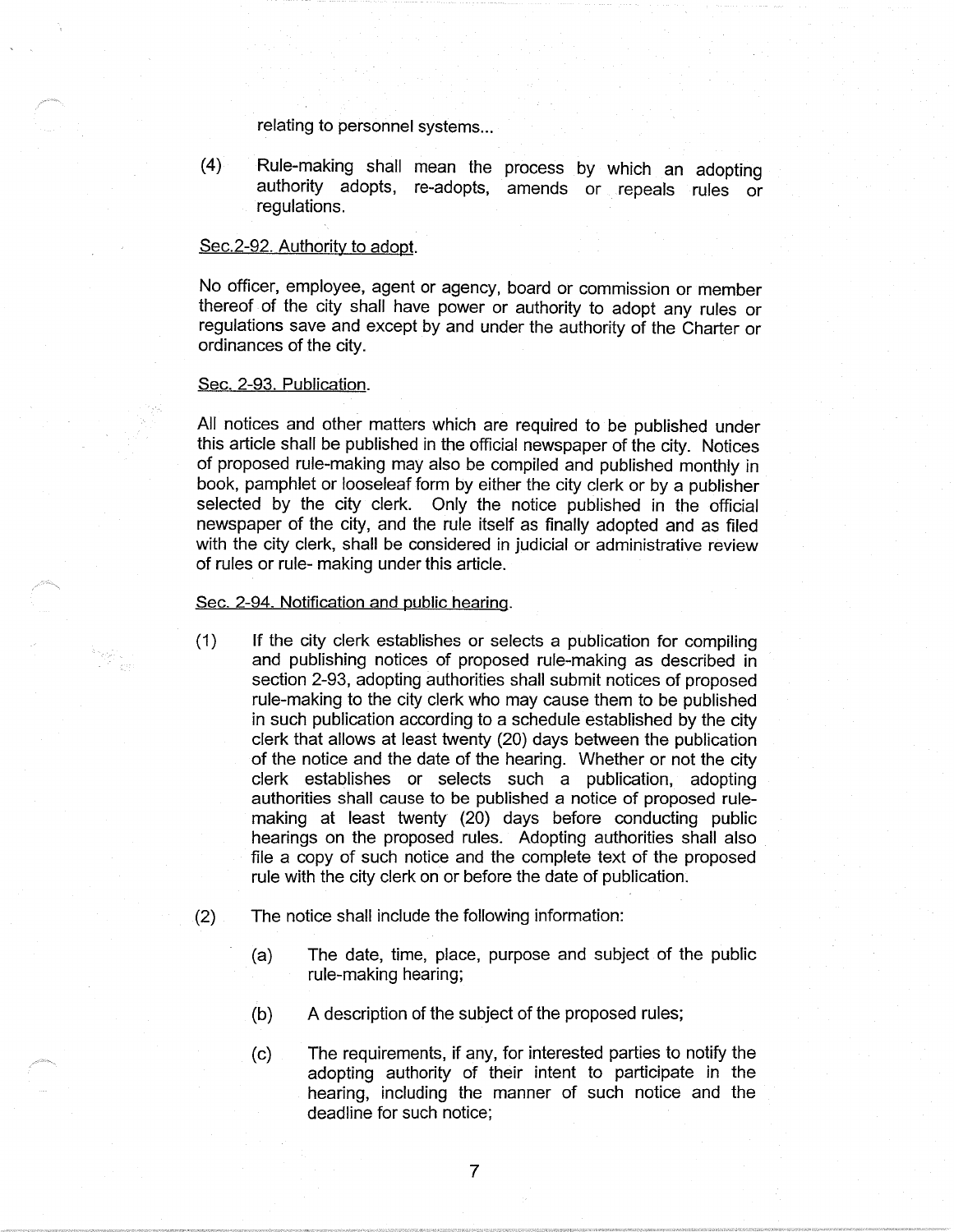- (d) The authority under which the rule is proposed; and
- (e) A statement that the complete text of the proposed rule is on file with and may be examined at the office of the city clerk.
- (3) The adopting authority may revise the text of the proposed rule on file with the city clerk as necessary in the judgment of the adopting authority by filing the revised portions of the text with the city clerk at least three (3) days before the date of the hearing. Changes in the text of the proposed rule may be made during or as a result of the hearing in the discretion of the adopting authority without further notice or hearing. The adopting authority may reschedule the rule-making hearing by publishing a notice of rescheduling at least twenty (20) days before the rescheduled hearing, setting out the date, time and place of such rescheduled hearing, the purpose of the proposed rules, and citing the prior notice by its date of publication. Once a hearing has begun, it may be continued by the adopting authority without further publication or notice.
- (4) Any person who wishes to comment on proposed rules may do so in writing delivered to the adopting authority prior to the date of the hearing or in person at the hearing, subject to any requirements for participation set out in the notice of hearing. Minutes may be prepared by the adopting authority to memorialize oral comments or presentations at the hearing as part of the rule- making record. If minutes are not prepared, the adopting authority shall preserve the proceedings at the hearing on audio magnetic tape or similar audio-recording media so that the proceedings may be transcribed at a later date at the expense of the one requesting a transcript of the hearing.
- (5) Each adopting authority shall maintain a list of the names and mailing addresses of parties who request to be notified when the adopting authority proposes to adopt rules, relying solely on such request for names of interested parties. All parties on such a list shall be sent, at the expense of the city at the last address furnished (unless the name and address have been deleted at the party's request), the notice described in subsection (1) of this section by first class mail on or before the date of publication of notice of rule-making.
- (6) At the time and place stated in the published notice, the adopting authority shall conduct a public hearing to allow interested parties the opportunity to participate. The adopting authority may set reasonable time limits on participation.

# Sec. 2-96. Adoption of final rules.

(1) Final adoption of rules shall be effected by the dating and signing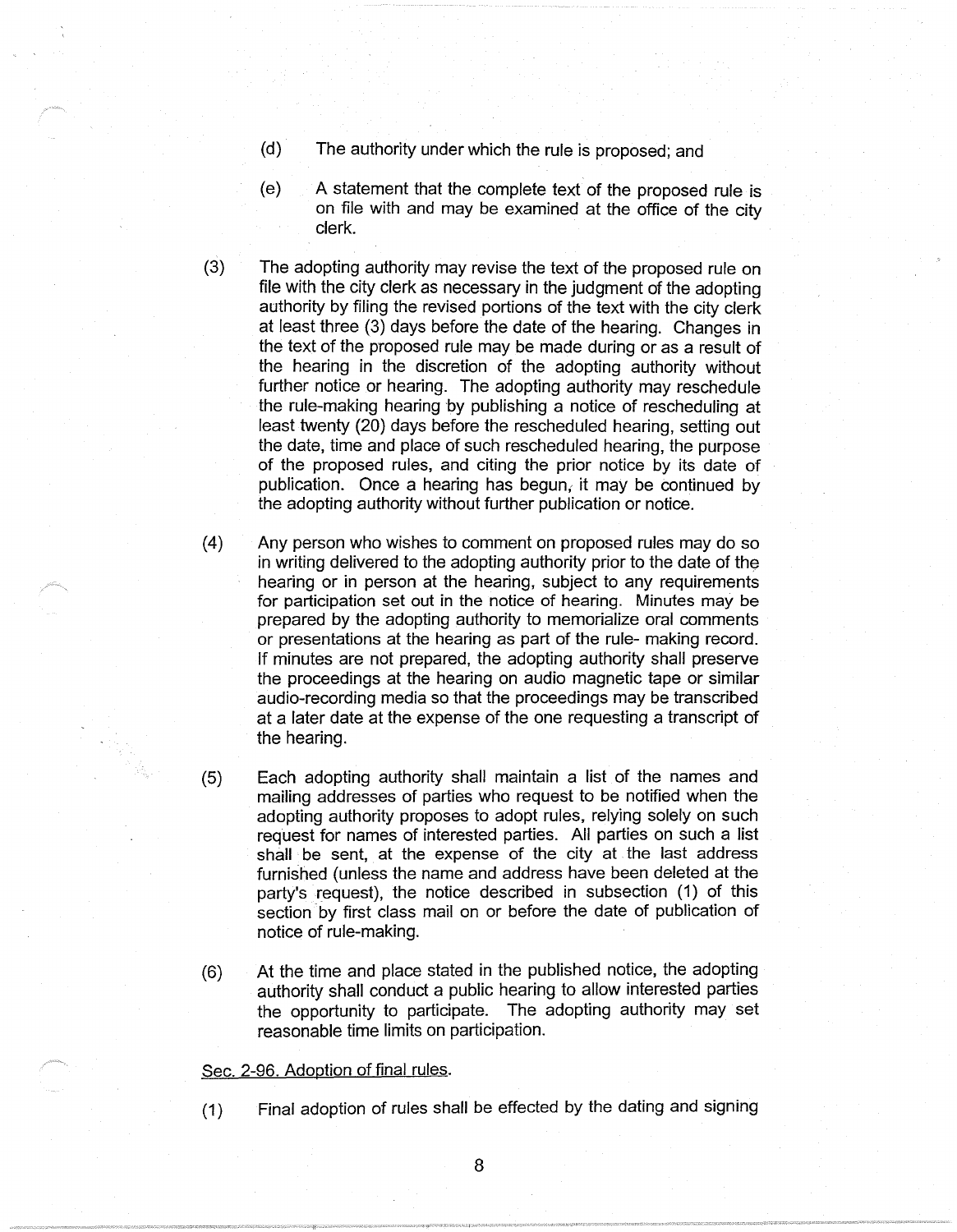of the rules by the adopting authority and approval for legality by the city attorney. In making the judgment to adopt rules, the adopting authority shall consider the rule-making record and the need for such regulations. Final rules shall be within the adopting authority's rule-making authority and consistent with the rulemaking notice published pursuant to section 2-94(1). Within seven (7) business days after adoption of the rules, the adopting authority shall file a copy of the rules as finally adopted with the city clerk and shall cause to be published a notice of their adoption in the city's official newspaper. The notice shall include a statement that the rules are on file with the city clerk and available for public inspection and copying. The rules shall become effective upon the signature of the adopting authority or at such later date as stated in the notice.

- (2) To be enforceable, rules must be adopted within one hundred eighty (180) days from initial publication of the notice required under section 2-94(1). If rules do not become effective, the adopting authority may begin rule-making again.
- (3) Each adopting authority shall maintain a record of rule-making for each rule adopted. The record shall include, but not be limited to, the following: the notice of proposed rule-making, either the minutes of the public hearing or the recording of the proceedings at the public hearing, the rule as proposed and finally adopted, and documents submitted during or prior to the hearing relating to the rule.

#### Sec.2-97. Impact on the public.

Each adopting authority shall determine, to the extent reasonably practicable, the impact of the proposed rule on the public, including a determination as to what groups of people are likely to be affected by a particular rule and how they will be affected by the rule. Groups such as registered neighborhood organizations or industry or trade associations who are likely to be affected, in the judgment of the adopting authority, shall be notified of proposed rules at the time notice of the proposed rule is published....

# Sec. 2-99. Enforcement.

- (1) Rules and regulations shall not be enforced unless they are adopted pursuant to this article.
- (2) An action to contest the validity of rules and regulations on the grounds of noncompliance with this article may not commence more than one hundred twenty (120) days after the adoption of the rule.

### Sec. 2-100. Public inspection.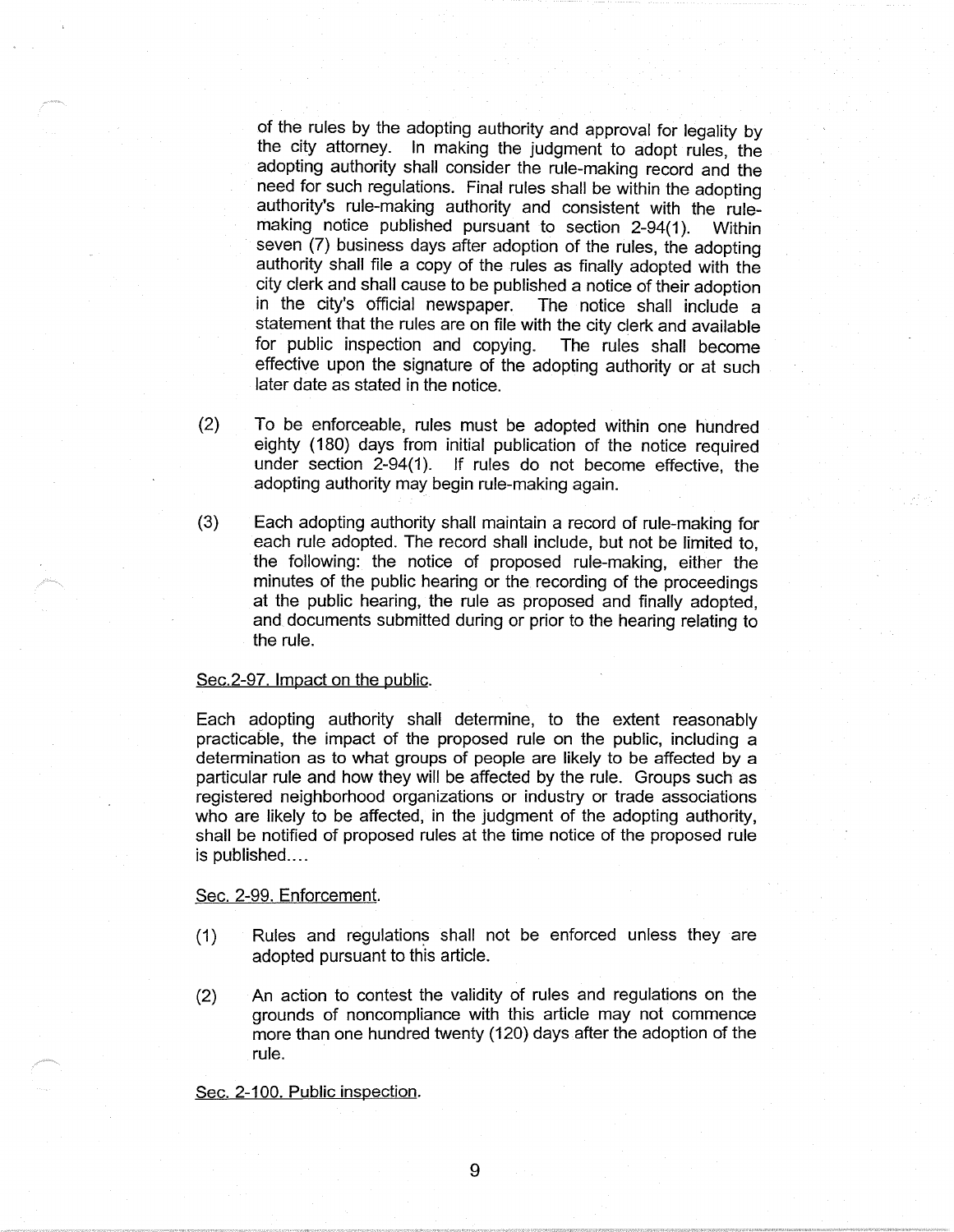Each adopting authority shall maintain an official copy of its rules and regulations, but the city clerk shall be the custodian of all rules and regulations of the city and its adopting authorities. The clerk shall maintain all such official copies and make them available for public inspection and copying during regular business hours, charging a fee for such copies in accordance with the law in such case made and provided. The city clerk may codify and publish or cause to be codified and published the rules and regulations of the city in a publication to be known as the Denver Code of Rules, making the publication available to the public at a reasonable price.

The question that must be resolved is whether the failure to publish the notice of the final adoption of the Rule in the proper "official publication" is fatal to its adoption or whether there has been substantial compliance with the applicable procedures.

The cases provided by the Agency are not particularly instructive as they deal with ballot initiatives, not with the issue of substantial compliance in rule making. However, a review of both Colorado and Federal cases involving rule-making under their respective administrative procedure acts establishes that the failure of the publication at the last step of rule-making is harmless error when there has been substantial compliance with the other steps.

The Colorado Court of Appeals, in Jimerson v. Pendergast, 697 P.2d 804 (Colo. App. 1985), pointed out that, while the State Administrative Procedures Act does not apply to agencies within the City of Denver, the Career Service Rules have analogous provisions to the State APA, such as those concerning notice of hearings of rule-making, conduct of public hearings, and publication of the adopted/amended rules. Therefore, while the City's agencies, including the CSA, are not required to comply with the State APA, the Court's discussion about what constitutes substantial compliance with rulemaking are still applicable here.

In Studor, Inc. v. Examining Board of Plumbers of Division of Registrations, Department of Regulatory A, State of Colorado, 929 P. 2d 46, 49 (Colo. App. 1996), the Court found that

Administrative regulations, however, are presumed valid and will not be struck down on review unless the challenging party has carried its burden to demonstrate that the regulation is in excess of statutory authority or otherwise invalid. Barr Lake Village Metropolitan District v. Colorado Water Quality Control Commission, 835 P.2d 613 (Colo. App. 1992).

When an agency engages in rule-making, "substantial compliance" with the rule- making procedures established in [the statute] required, and an agency's failure to meet that standard renders a rule invalid... Charnes v. Robinson, 772 P.2d 62 (Colo. 1989); Jefferson County School District R-1 v. Division of Labor, 791 P.2d 1217 (Colo. App. 1990).

In determining whether there has been substantial compliance we look, inter alia, to the extent of the noncompliance and the purpose of the provision violated. See Bickel v. City of Boulder, 885 P.2d 215 (Colo. 1994). See also Woodsmall v. Regional Transportation District, 800 P. 2d 63 (Colo. 1990) (substantial compliance is more than minimal compliance but less that strict or absolute compliance). Thus, we must examine the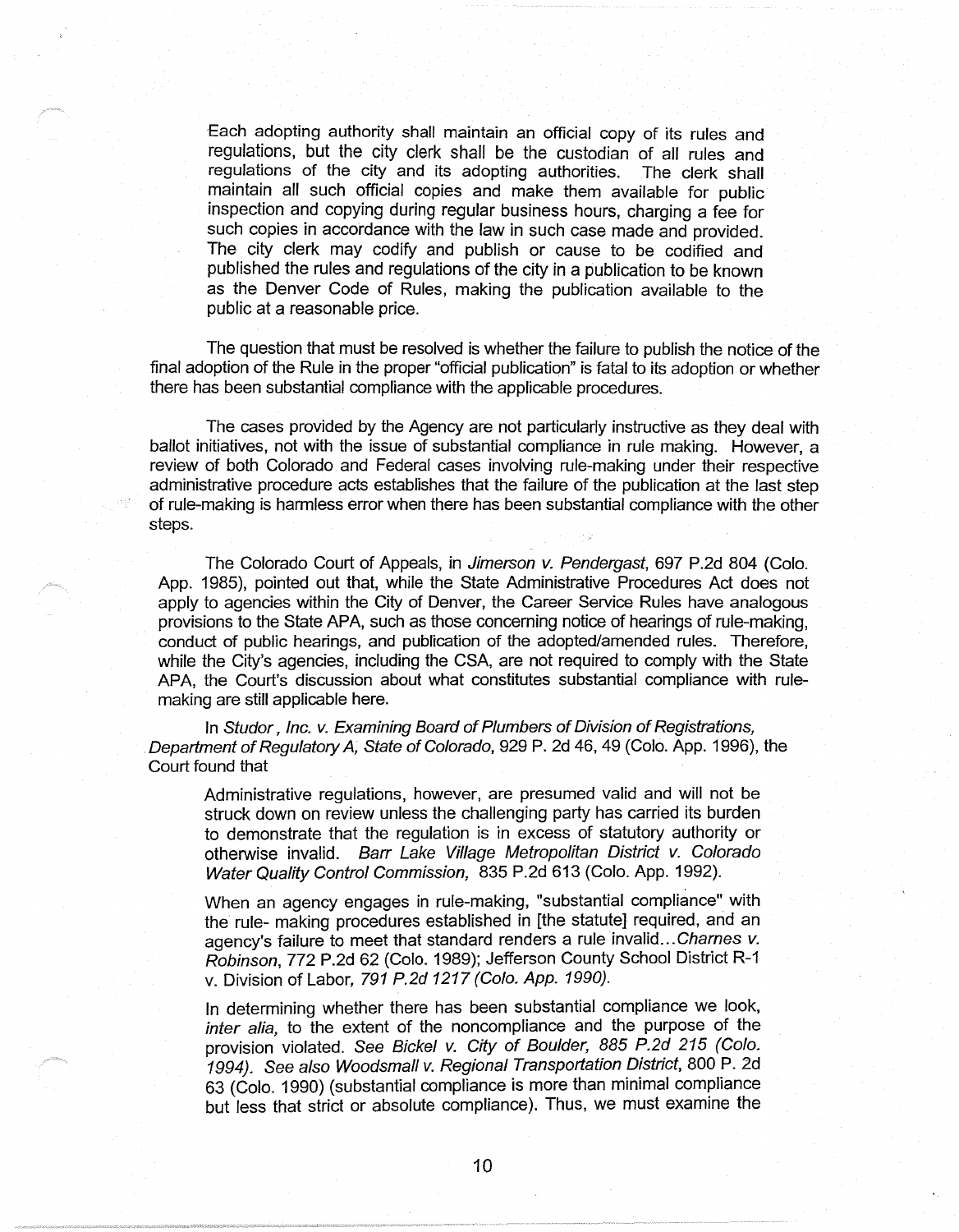agency's actions in light of the legislative objectives of the rule-making provisions at issue, as well as the objectives of the APA procedures in general.

Over a decade earlier, the United States Supreme Court found that:

The Administrative Procedure Act was adopted to provide, inter alia, that administrative policies affecting individual rights and obligations be promulgated pursuant to certain stated procedures so as to avoid the inherently arbitrary nature of unpublished ad hoc determinations.

Morton v. Ruiz, 415 U.S. 199, 232, 94 S.Ct. 1055, 1073 (1974). See also, Vigil v. Andrus, 667 F.2d 931, (10<sup>th</sup> Cir. 1982); d

The Colorado Courts have found that there has not been substantial compliance when the agency violated the provisions governing the conduct of public hearings. Home Builders Association of Metropolitan Denver v. Public Utilities Commission of the State of Colorado, 720 P. 2d 552 (Colo. 1986); Studor, supra ..

The Federal Court for the District of Colorado, as well as the Tenth Circuit Court of Appeals, rejected contentions that rules were invalid when the violation in adopting a rule was technical and procedural, rather than affecting substantive rights. Colorado Health Care Association v. Colorado Department of Social Services, 598 F. Supp. 1400 ((D.C. Colo. 1984), aff'd, 842 F2d 1158 (1988).

In the instant case, Appellant contends that the Agency failed to comply with the final publication requirement for the adoption of the revised Rule 7. However, Appellant has not indicated that that the publication of the adopted Rule in the Daily Journal, rather than the Rocky Mountain News, affected any of his substantive rights. This was the last step in the process, not the first. Further, the purpose of the publication was merely to notify City employees that copies of the amended Rule had been filed with the City Clerk and at the CSA office. There is no indication that this error in publication denied any City employees the right to notice of the prospective rule changes or of the hearing or deprived them of the right to be heard at the hearing conducted by the CSA on the proposed rules changes, which arguably might have affected substantive due process rights.

Since the publication of the notice of filling copies of amended Rule 7 with the City Clerk and with the CSA Board does not involve a substantive due process right, the publication in the "other official newspaper'' is harmless error. There was substantial compliance with CSR 2. The amended version of Rule 7 was properly adopted.

Even if the publication of the notice of filing of Rule 7 was not in substantial compliance with CSR Rule 2, the Municipal Code clearly limits the right to appeal the adoption of Agency Rules is 120 days from the effective date of the adoption. Municipal Code *§* 2-99. Appellant did not raise the issue until November 2001, considerably more than 120 days after Rule 7 was adopted. Therefore, the issue was not raised in a timely manner and must be denied.

Assuming Appellant is correct and the former version of Rule 7 applies to this case. The appeal still must be dismissed because it would be considered premature under the earlier version of Rule 7.